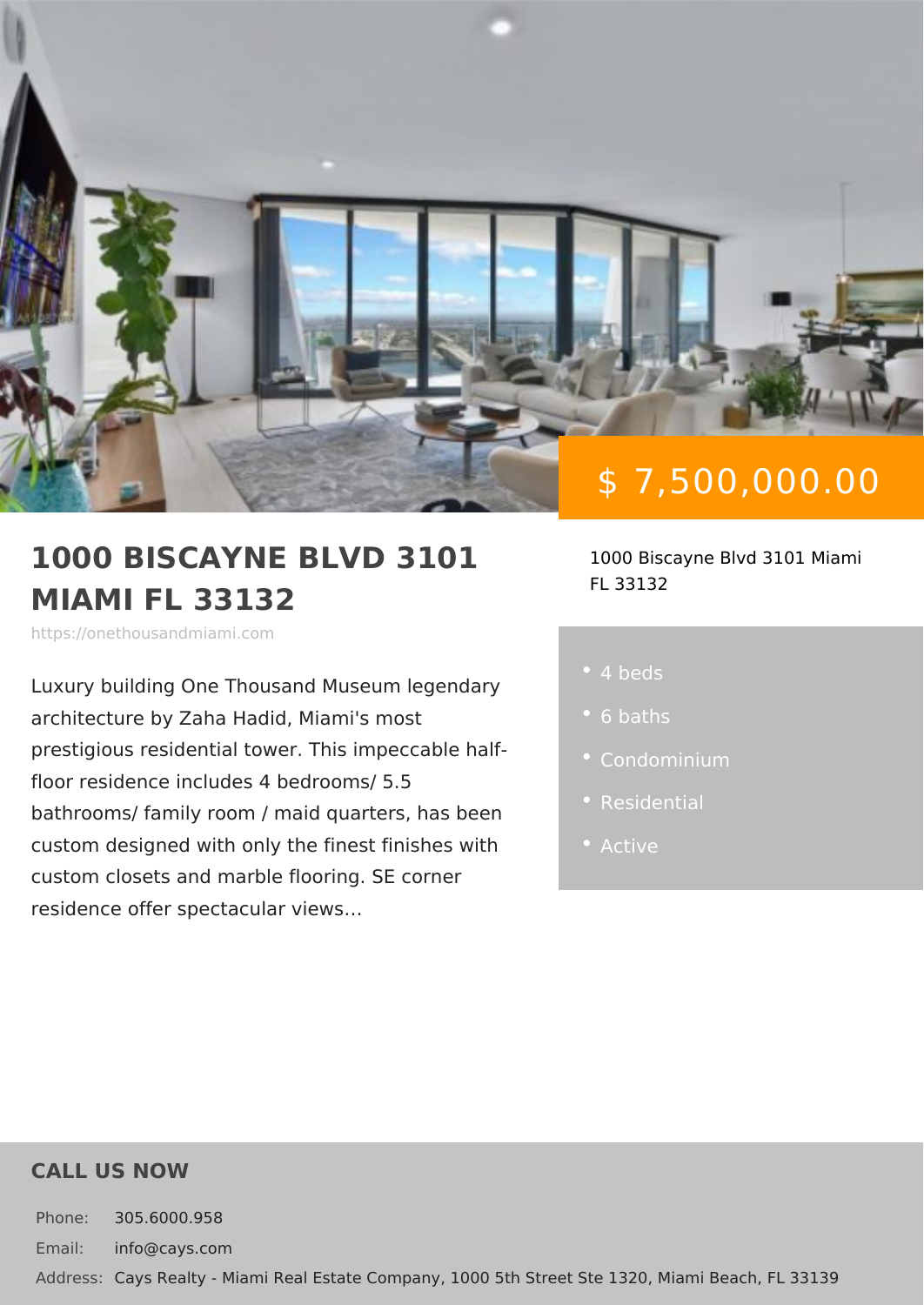### BASIC FACTS

Date added: 6/23/22 MLS #: A11087098 Post Update @022-06-29 08:52:42Bedrooms4 Bathrooms6 Bathrooms Half: Bathrooms Fu5I: Area: 4600 sq ft Lot Size Unifsquare Feet Year buil 2:019 StatusActive Type Condominium

ROOMS & UNITS DESCRIPTION

Unit  $Number: 101$ 

LOCATION DETAILS

County Or Paris/liami-Dade County

PROPERTY DETAILS

Total Building Ar4e&a00 sq ft Direction FaceSsocutheast

Subdivision NamOeNE THOUSAND Parcel NumbeOr1-32-31-079-0210 MUSEUM

PossessionN: egotiable

CALL US NOW

Phone: 305.6000.958 Email: info@cays.com Addres Cays Realty - Miami Real Estate Company, 1000 5th Street Ste 1320, Mia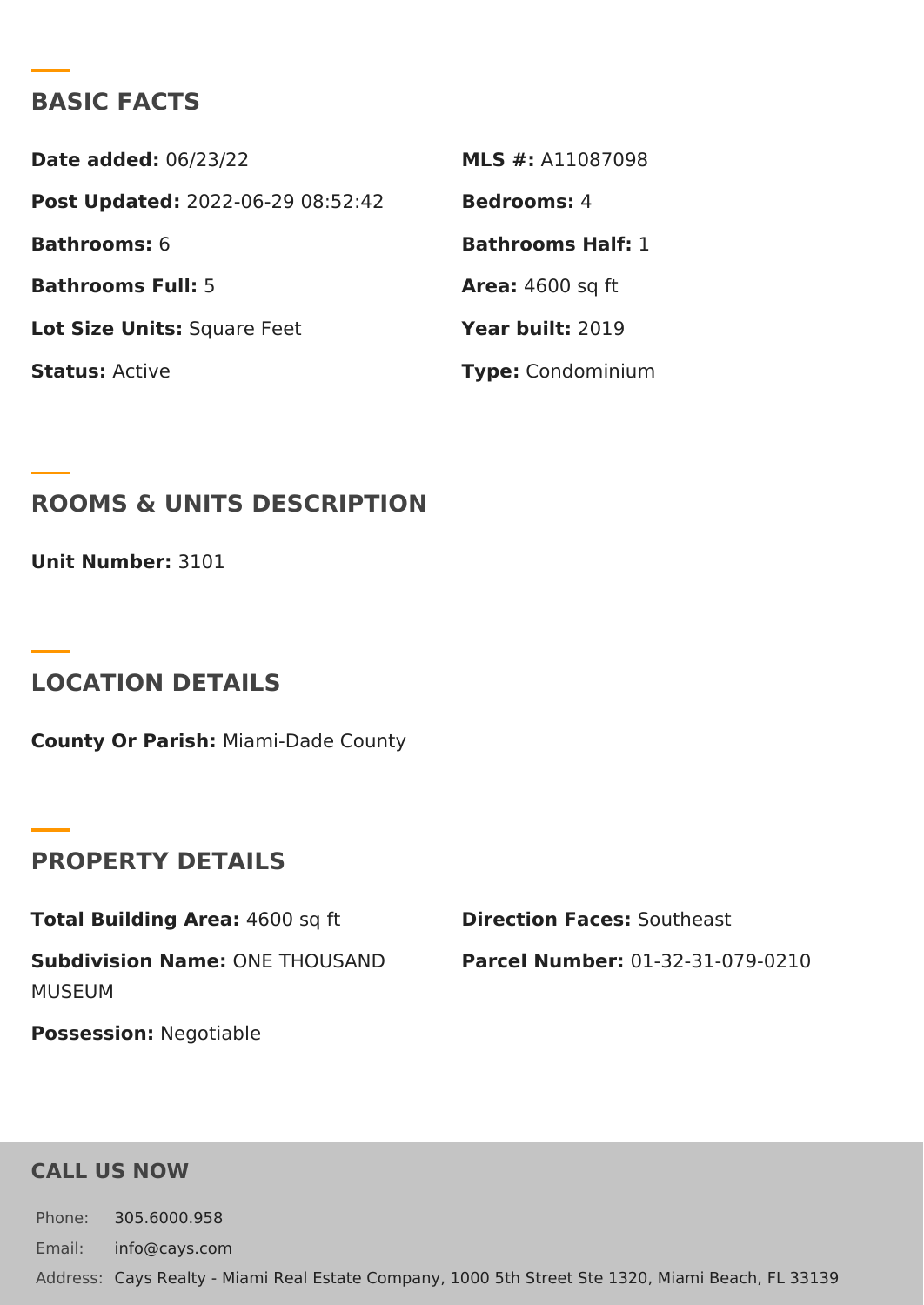# **PROPERTY FEATURES**

| <b>Exterior Features: Balcony, Security/High</b><br>Impact Doors, Patio | <b>Interior Features:</b> Bedroom on Main<br>Level, Breakfast Area, Entrance Foyer, Eat-in<br>Kitchen, Living/Dining Room, Pantry, Walk-In<br>Closet(s)                                     |
|-------------------------------------------------------------------------|---------------------------------------------------------------------------------------------------------------------------------------------------------------------------------------------|
| Laundry Features: Washer Hookup, Dryer<br>Hookup                        | <b>Accessibility Features: Accessible</b><br>Elevator Installed                                                                                                                             |
| <b>Waterfront Features: Bay</b><br>Front, Intracoastal Access           | <b>Window Features: Blinds</b>                                                                                                                                                              |
| <b>Pool Features: Association, Heated</b>                               | <b>Parking Features:</b><br>Assigned, Attached, Covered, Garage, Two or<br>More Spaces, Valet                                                                                               |
| <b>Security Features: Smoke Detector(s)</b>                             | <b>Appliances: Built-In</b><br>Oven, Dryer, Dishwasher, Electric<br>Range, Disposal, Ice<br>Maker, Microwave, Refrigerator, Self Cleaning<br>Oven, Washer                                   |
| <b>Architectural Style: High Rise</b>                                   | <b>Association Amenities: Beach Rights, Bike</b><br>Storage, Business<br>Center, Cabana, Clubhouse, Fitness<br>Center, Pool, Sauna, Spa/Hot<br>Tub, Storage, Vehicle Wash Area, Elevator(s) |
| <b>Construction Materials: Block, Other</b>                             | <b>Cooling: Central Air</b>                                                                                                                                                                 |
| Cooling Y/N: 1                                                          | <b>Covered Spaces: 2</b>                                                                                                                                                                    |
| <b>Flooring: Marble</b>                                                 | <b>Furnished: Unfurnished</b>                                                                                                                                                               |
| <b>Garage Spaces: 2</b>                                                 | Garage Y/N: 1                                                                                                                                                                               |
| Heating: Central                                                        | Heating Y/N: 1                                                                                                                                                                              |
| Pets Allowed: Size Limit, Yes                                           | View: Bay, Intercoastal, Ocean                                                                                                                                                              |
| View $Y/N: 1$                                                           | <b>Entry Level: 31</b>                                                                                                                                                                      |

## **CALL US NOW**

Phone: 305.6000.958 Email: info@cays.com Address: Cays Realty - Miami Real Estate Company, 1000 5th Street Ste 1320, Miami Beach, FL 33139